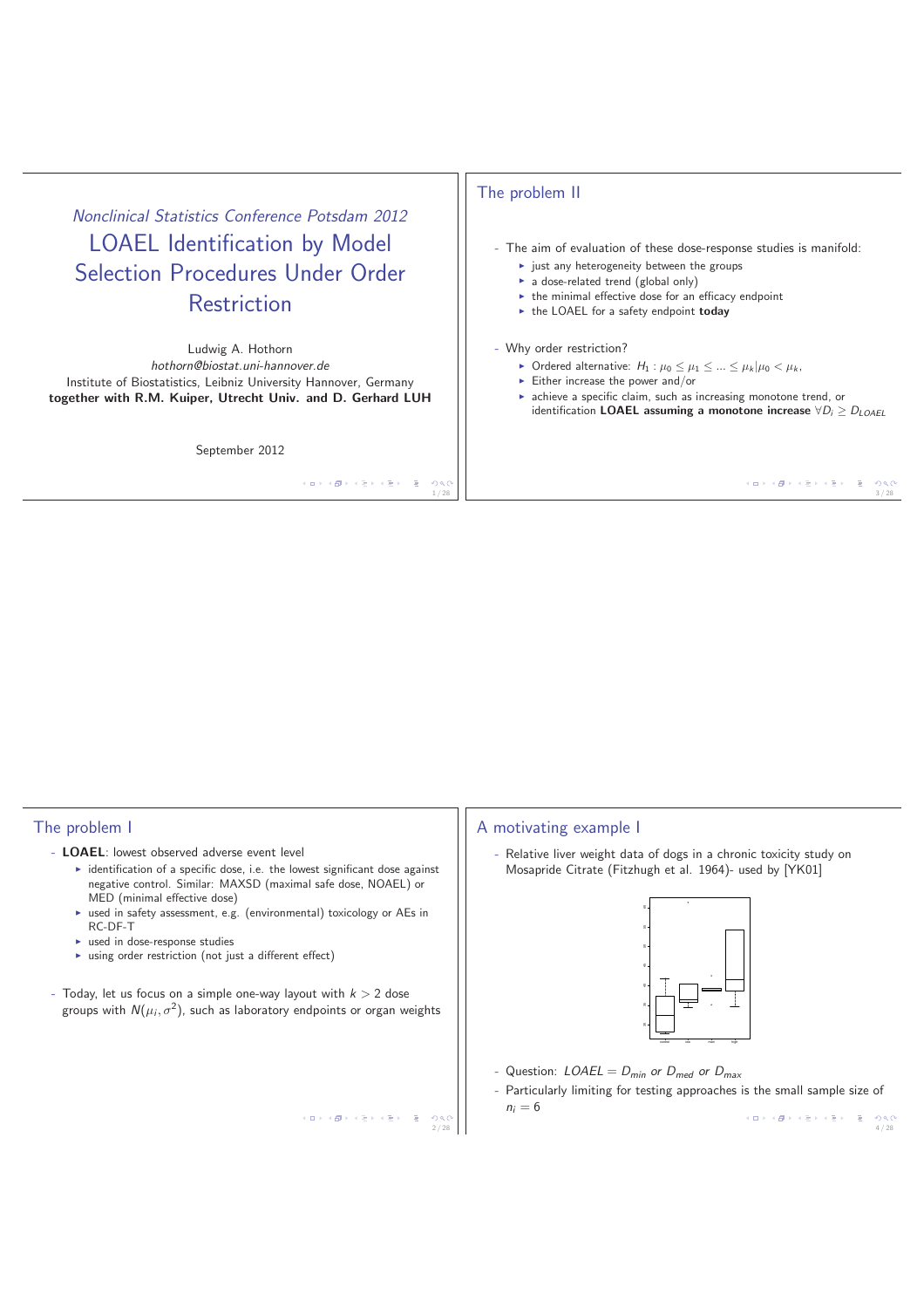| The crux of LOAEL identification by MCPs I                                                                                                                                                                                                                                                                                                                                                                                                                                                                                                        | LOAEL identification with order restricted MCPs? 1                                                                                                                                                                                                                                                                                                                                                                                                                                                                                                                                                                    |
|---------------------------------------------------------------------------------------------------------------------------------------------------------------------------------------------------------------------------------------------------------------------------------------------------------------------------------------------------------------------------------------------------------------------------------------------------------------------------------------------------------------------------------------------------|-----------------------------------------------------------------------------------------------------------------------------------------------------------------------------------------------------------------------------------------------------------------------------------------------------------------------------------------------------------------------------------------------------------------------------------------------------------------------------------------------------------------------------------------------------------------------------------------------------------------------|
| - [LR92] and [Kod09] criticized LOAEL approach. But be precise!                                                                                                                                                                                                                                                                                                                                                                                                                                                                                   | - Definition:                                                                                                                                                                                                                                                                                                                                                                                                                                                                                                                                                                                                         |
| • LOAEL is an experimental dose only; no inter/extrapolation possible<br>and therefore $LOAEL > BMD$ commonly<br>* Yes, but not too serious for continuous data. Examples in [Kod09]:<br>LOAEL<br>$BMD_{001}(10)$<br>Example<br>585<br>$300 \text{ mg/kg}$<br>HK.<br>Hb<br>364<br>$300 \text{ mg/kg}$<br>394<br>$300 \text{ mg/kg}$<br>Bw<br>Neurotoxic<br>110<br>$100 \text{ mg/kg}$<br>Hepatocellular carcinoma<br>260 600 mg/kg<br>I.e. do not believe in toooo precise estimates at all!<br>AND: what means $BMD_{001}(10)$ really- see later | $\mathsf{LOAEL} = \min(\xi \in 1, , k : H_1 : \mu_0 =  = \mu_i < \mu_{\xi} \le  \le \mu_k) \mu_0 < \mu_k$<br>- Naive approach is stepwise MCP: $k, (k-1), (k-2),, 1$ trend test,<br>each at level $\alpha$ (a-priori ordered IUT), stop with the first<br>non-significant level <i>i</i> and $\xi = i + 1$<br>E.g. using Helmert [Bau97] or reverse Helmert contrasts [Jan05]<br>- To test one-sided, monotone order restricted<br>$H_1: \mu_0 \leq \mu_1 \leq  \leq \mu_k   \mu_0 < \mu_k$ , at least two approaches exist:<br>i MLE-test acc. to [Bar59] quadratic test statistics<br>ii MCT linear test statistics |
| メロトメ 伊 メキ メキメ (を) つくび                                                                                                                                                                                                                                                                                                                                                                                                                                                                                                                             | メロメメ 御メメ きょくきょうきょうぐく                                                                                                                                                                                                                                                                                                                                                                                                                                                                                                                                                                                                  |
| 5/28                                                                                                                                                                                                                                                                                                                                                                                                                                                                                                                                              | 7/28                                                                                                                                                                                                                                                                                                                                                                                                                                                                                                                                                                                                                  |

# The crux of LOAEL identification by MCPs II

- <sup>2</sup> LOAEL depends on sample size \* Yes, but today the **GORIC** (generalized order restricted information criterion) alternative approach is less depended on sample size. ONE advantage
- <sup>3</sup> LOAEL does not take monotone dose-response relationship into account
- \* Serious argument, see the next slides. But **GORIC** approach takes monotone dose-response relationship into account
- $\bullet$  Moreover [Kod09] confusion between LOAEL and NOAEL The proof of hazard (LOAEL) and proof of safety (NOAEL) can be perfectly formulated by MCPs [HH08]- not discussed today
- <sup>5</sup> Proposed alternative: benchmark dose (BMD) [Kod09], [WK05], but see their limitations below

 $\begin{array}{ccccccccc} \left\langle \left. \begin{array}{c} 1 & 0 & 0 & 0 \\ 0 & 0 & 0 & 0 \\ 0 & 0 & 0 & 0 \\ 0 & 0 & 0 & 0 \\ 0 & 0 & 0 & 0 \\ 0 & 0 & 0 & 0 \\ 0 & 0 & 0 & 0 \\ 0 & 0 & 0 & 0 \\ 0 & 0 & 0 & 0 \\ 0 & 0 & 0 & 0 \\ 0 & 0 & 0 & 0 \\ 0 & 0 & 0 & 0 \\ 0 & 0 & 0 & 0 \\ 0 & 0 & 0 & 0 \\ 0 & 0 & 0 & 0 \\ 0 & 0 & 0 & 0 \\ 0 & 0$ 

## LOAEL identification with order restricted MCPs? II

- A **contrast** is a suitable linear combination of means:

$$
\sum_{i=0}^k c_i \bar{x}_i
$$

- Notice, I use here  $i = 0, ..., k$ , focusing on comparisons vs. control
- A **contrast test** is standardized

$$
t_{Contrast} = \sum_{i=0}^{k} c_i \bar{x}_i / S \sqrt{\sum_{i}^{k} c_i^2 / n_i}
$$

where  $\sum_{i=0}^k c_i = 0$  guaranteed a  $t_{df,1-\alpha}$  distributed level- $\alpha$ -test.

8 / 28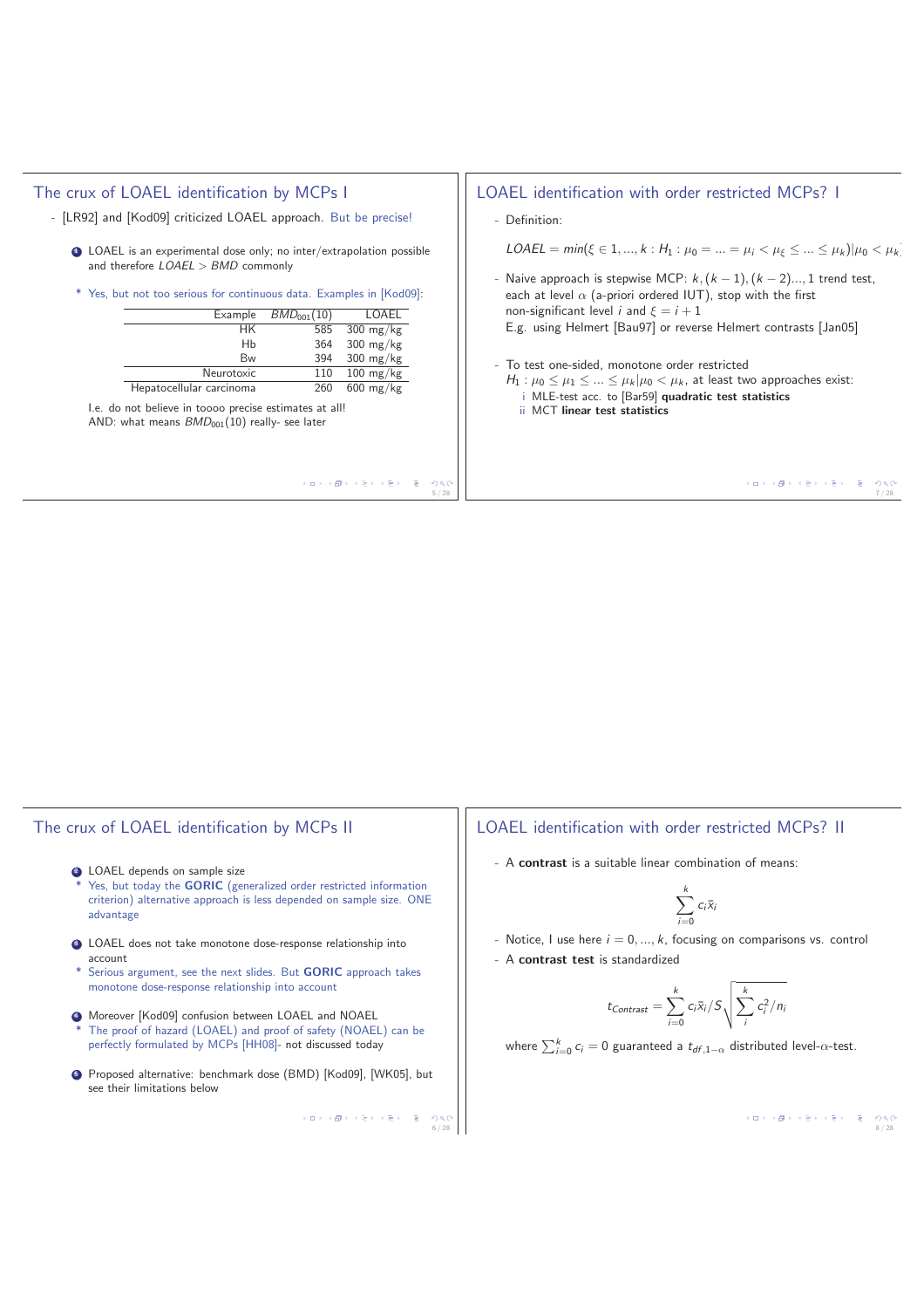## LOAEL identification with order restricted MCPs? III

- A **multiple contrast test is defined as maximum test**:

$$
t_{MCT} = max(t_1, ..., t_q)
$$

which follows jointly  $(t_1,\ldots,t_q)'$  a q-variate  $t$ - distribution with degree of freedom df and the correlation matrix R

- Known examples (balanced design  $k=2$ )
- Dunnett one-sided [Dun55]

| $C_i$          | C    | $\mathcal{T}_1$ | $T_2$ |
|----------------|------|-----------------|-------|
| $C_{a}$        | $-1$ | 0               | 1     |
| c <sub>b</sub> | -1   | 1               | 0     |

 $\left\langle \left( \begin{array}{ccc} \square & \times & \times & \bigoplus \rightarrow & \times & \mathbb{R} \rightarrow \\ \end{array} \right. \right. \times \left\langle \begin{array}{ccc} \square & \times & \times & \times \\ \square & \times & \times & \mathbb{R} \rightarrow \\ \end{array} \right.$  $\frac{1}{2}$  9/28

## LOAEL identification with order restricted MCPs? V

- **All testing approaches using pooling means biased the LOAEL estimation**
- Two counter-examples with data-depended non-monotonicity:



|                                                                |  | TRUE   - MED -   MED |                         | <b>Contract Contract</b> | $\sim$ |       |
|----------------------------------------------------------------|--|----------------------|-------------------------|--------------------------|--------|-------|
| Helmert [Bau97]   0.99 0.003 0.0001   0.0001                   |  |                      |                         | 0.11                     | 0.0001 |       |
| rev. Helmert[Jan05]   0.99 0.81 0.0001   0.0001                |  |                      |                         | 0.0026                   | 0.0001 |       |
| many-to-one [Dun55]   0.99 0.046 0.0001   0.0001 0.0001 0.0001 |  |                      |                         |                          |        |       |
|                                                                |  |                      | イロン イタン イミン イミン ニヨー りなひ |                          |        | 11/28 |

| LOAEL identification with order restricted MCPs? IV | LOAEL identification with order restricted MCPs? VI                                                                                                 |
|-----------------------------------------------------|-----------------------------------------------------------------------------------------------------------------------------------------------------|
| - Williams Procedure (as multiple contrast [Bre06]) | - Therefore, all testing approaches which used pooling means (e.g.<br>contrasts or ML-estimations under order restrictions) biased the              |
| $D_1$<br>$c_a$ -1 0 1                               | LOAEL estimation. Only the pairwise Dunnett approach does not:                                                                                      |
| $c_h$ -1 1/2 1/2                                    | $H_1^{\xi=1}$ : $\mu_0 < \mu_1$                                                                                                                     |
| - Step contrasts [Bau97])                           | $H_1^{\xi=2}$ : $\mu_0 < \mu_2$ $\mu_0 = \mu_1$                                                                                                     |
| $D_1$<br>D <sub>2</sub><br>$c_a$ -1 $1/2$ $1/2$     | $H_1^{\xi=3}$ : $\mu_0 < \mu_3  \mu_0 = \mu_1, \mu_0 = \mu_2$                                                                                       |
| $c_h$ -1 1 0                                        | - Analysis of the example by one-sided Dunnett procedure:                                                                                           |
|                                                     | Pr(>t)<br>Estimate<br>7.450<br>$low - control == 0$<br>0.11<br>5.500<br>0.21<br>$med - control == 0$<br>10.767<br>high - $control == 0$<br>$0.023*$ |
|                                                     | The LOAEL is dose $\xi = 3$ since the adjusted p-value is just below<br>0.05.                                                                       |
| つくい<br>10/28                                        | 12/28                                                                                                                                               |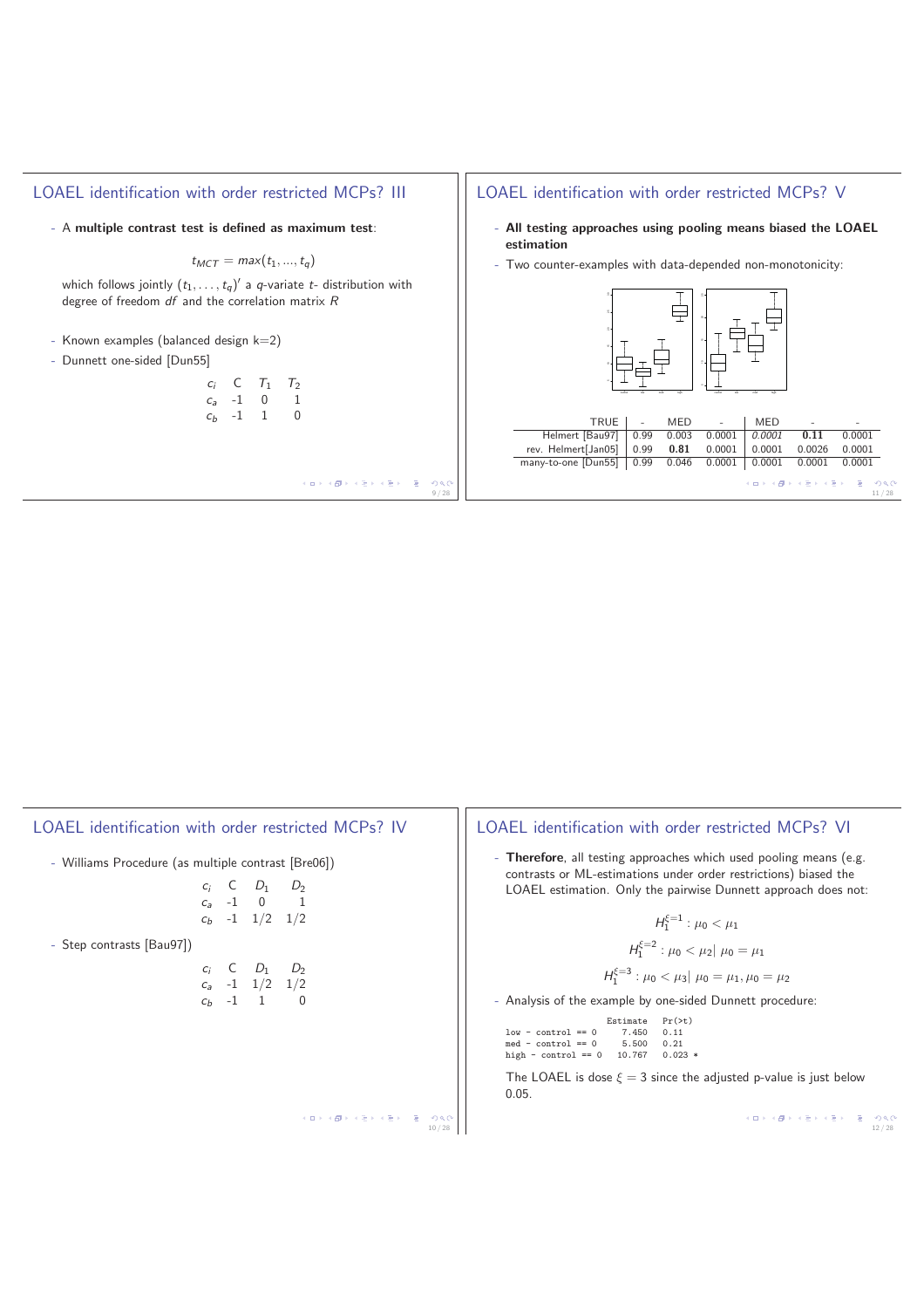

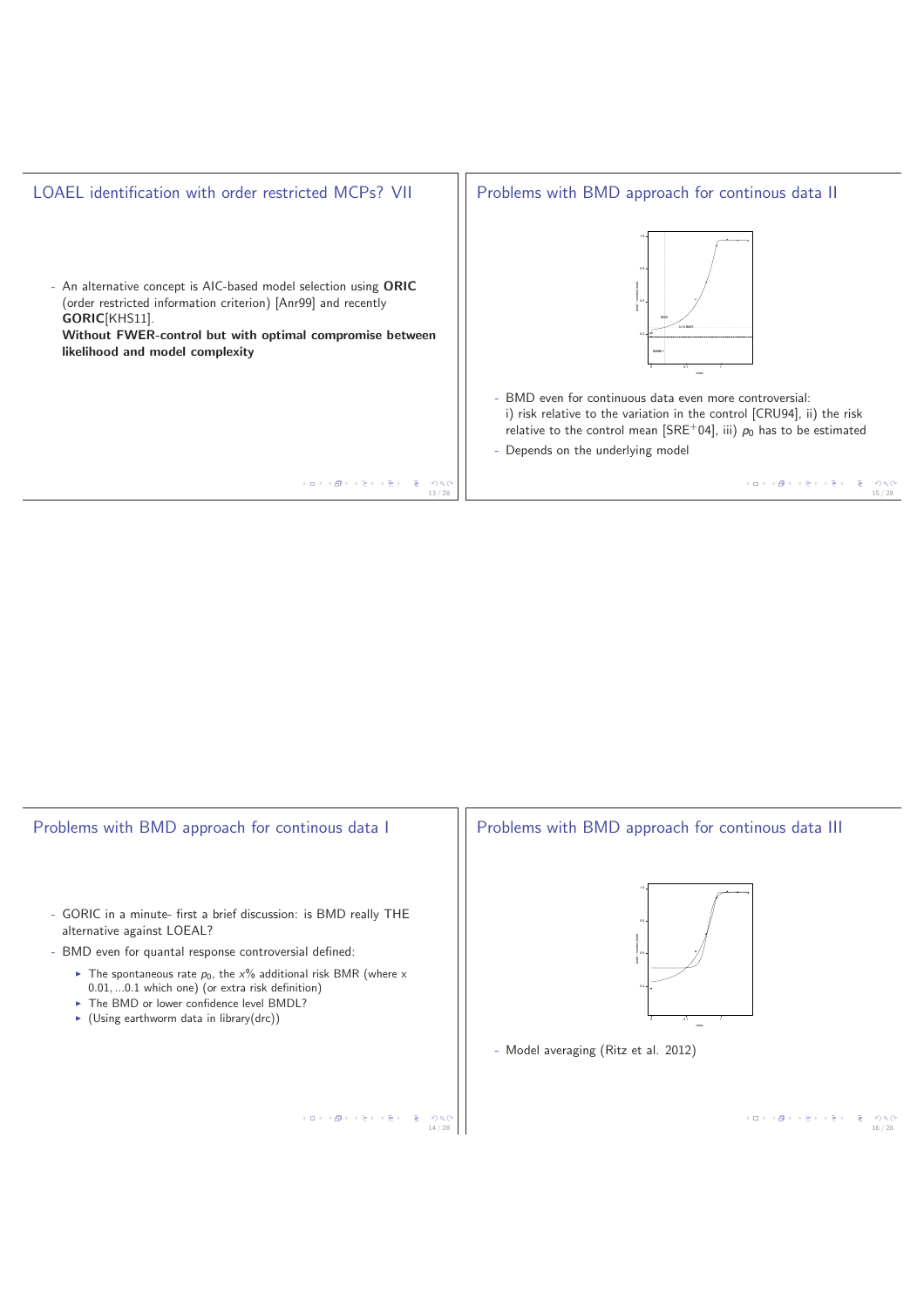## Model selection: GORIC as an alternative I

- Model selection via **generalized order-restricted information criterion** [KHS11]: to select the best out of a set of models- which represents alternative hypotheses- in which the population means  $(\mu_i)$ may be restricted by a mixture of linear equality and inequality constraints.
- GORIC is similar to AIC [Aka73]: trade-off between the **fit of the hypothesis in the data** - the likelihood- and **complexity of the hypothesis** - number of distinct parameters
- GORIC is calculated by

$$
GORIC = -2 \log L_m + 2 PT_m, \qquad (1)
$$

with log  $L_m$  the (order-restricted) log likelihood and  $PT_m$  the penalty (complexity) term for  $H_m$ .

 $\begin{array}{ccccccc} 4 & \Box\rightarrow & 4 & \overline{\mathcal{O}}\rightarrow & 4 & \overline{\mathcal{O}}\rightarrow & 4 & \overline{\mathcal{O}}\rightarrow & 4 & \overline{\mathcal{O}}\rightarrow & 28 \\ & & & & & & & 17/28 \end{array}$ 

#### Model selection: GORIC as an alternative III - The GORIC can be applied to hypotheses of the form

$$
H_m: R_1\mu \geq 0, R_2\mu = 0, \text{ for } m \in \mathcal{M},
$$

a **mixture** of:

- $\blacktriangleright$   $R_1$  a  $c_{m1} \times k + 1$  matrix containing  $c_{m1}$  **inequality restrictions** on the  $k + 1$  means and
- $\blacktriangleright$   $R_2$  a  $c_{m2} \times k + 1$  matrix with  $c_{m2}$  **equality restrictions** and the unconstrained hypothesis [KHS11].

- Instead of comparing with the model of  $H_0$ , here comparison against the unconstrained model (i.e., the hypothesis with no restrictions on the parameters, for example ANOVA-type heterogeneity alternative). I.e. to safeguard for selecting the best of a set of weak hypotheses, the unconstrained model is included

 $(10) (10) (10) (10)$ 

| Model selection: GORIC as an alternative II<br>The order-restricted likelihood is based on order-restricted MLEs $\tilde{\mu}$ .<br>$\triangleright$ The penalty term is calculated by<br>$PT_m = 1 + \sum_{l=1}^{k+1} LP(k+1, n_0, \ldots, n_k, H_m) \cdot l,$<br>(2)<br>where $LP(.)$ is the level probability for hypothesis $H_m$ , which depends<br>on the number of dose levels $(k)$ , the number of observations per dose<br>group $(n_i)$ , and the restrictions in hypothesis $H_m$ .<br>• the hypothesis with the lowest GORIC value is the favored one of the<br>set. | Model selection: GORIC as an alternative IV<br>- GORIC selects<br>the correct hypothesis<br>2 a similar one<br>the unconstrained hypothesis<br>- To improve the interpretation, GORIC weights $(w_m)$ -similar to AIC<br>weights- can be used<br>- GORIC weight represents the relative likelihood, i.e. the relative<br>support of one hypothesis of interest in comparison to the whole set<br>- Even better: the ratio of two weight gives the relative support of<br>these two hypotheses, that is, $H_m$ is $w_m/w_{m'}$ more likely than $H_{m'}$ |
|-----------------------------------------------------------------------------------------------------------------------------------------------------------------------------------------------------------------------------------------------------------------------------------------------------------------------------------------------------------------------------------------------------------------------------------------------------------------------------------------------------------------------------------------------------------------------------------|---------------------------------------------------------------------------------------------------------------------------------------------------------------------------------------------------------------------------------------------------------------------------------------------------------------------------------------------------------------------------------------------------------------------------------------------------------------------------------------------------------------------------------------------------------|
| イロト イ部 トイミト イミト 一重<br>200<br>18/28                                                                                                                                                                                                                                                                                                                                                                                                                                                                                                                                                |                                                                                                                                                                                                                                                                                                                                                                                                                                                                                                                                                         |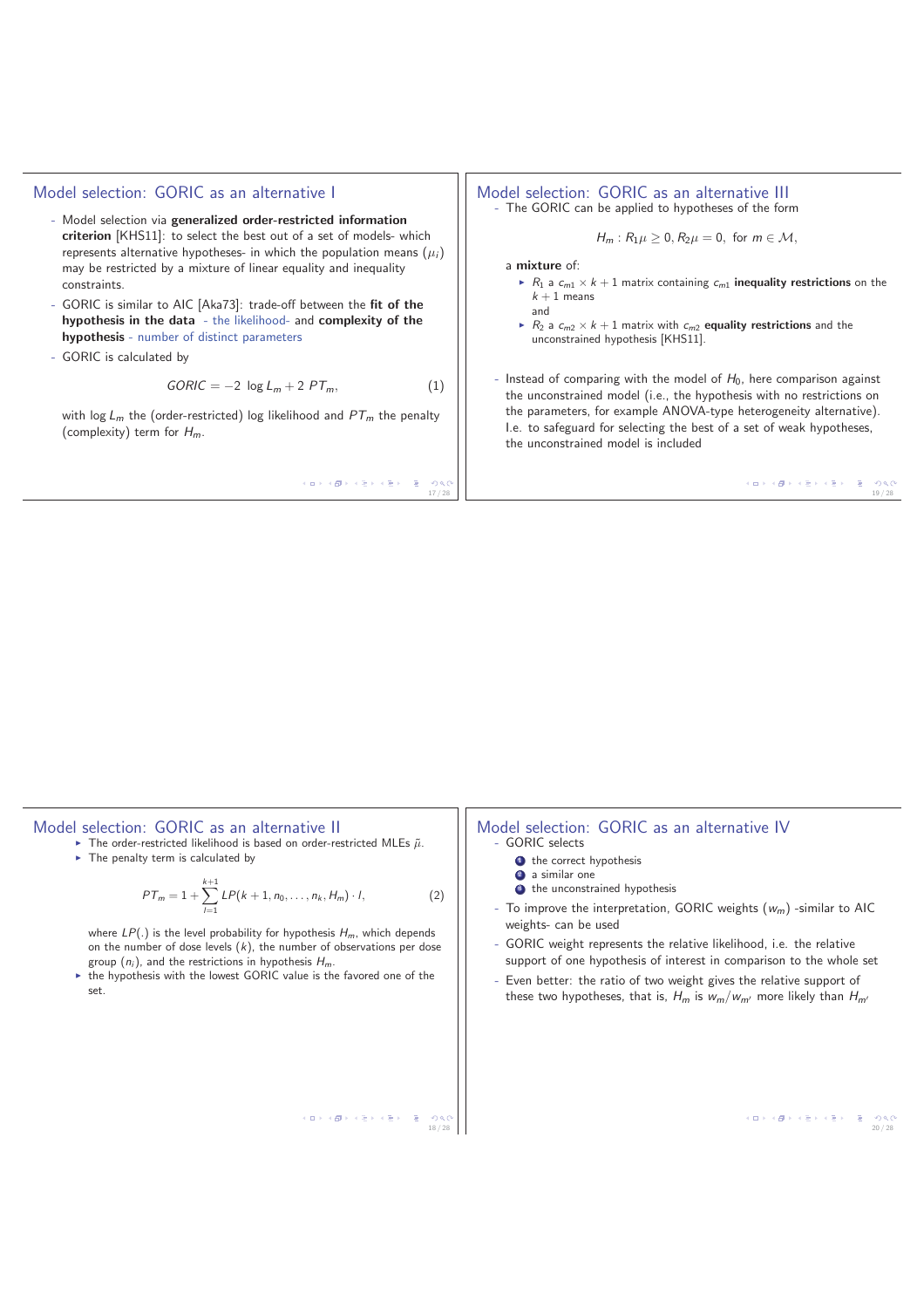| Model selection: GORIC as an alternative V                                                                                                                                                                                                                                                                                                                                                                  | LOAEL example II                                                                                                                                                                                                                                                                                                                                                                                                                                                                                                                                                                                                                                                                                                                                              |
|-------------------------------------------------------------------------------------------------------------------------------------------------------------------------------------------------------------------------------------------------------------------------------------------------------------------------------------------------------------------------------------------------------------|---------------------------------------------------------------------------------------------------------------------------------------------------------------------------------------------------------------------------------------------------------------------------------------------------------------------------------------------------------------------------------------------------------------------------------------------------------------------------------------------------------------------------------------------------------------------------------------------------------------------------------------------------------------------------------------------------------------------------------------------------------------|
| - Increasing the number of observations does not affect the relative<br>evidence (assuming that the data are still in agreement with the<br>hypotheses)<br>- Properties:<br>$\blacktriangleright$ -2 log $L_m$ is max for unconstrained model<br>► 2 PT <sub>m</sub> increases with increasing model complexity, $no = \succ no$ ,<br>$\triangleright$ impact of noncentrality is complex (see simulations) | - Analysis of the example: GORIC estimates of the liver weight example<br>Alternative<br>LOAEL?<br>logLik<br>weight<br>penalty<br>$\overline{H_1^{\xi=1,a}}$ : $\mu_0 < \mu_1 = \mu_2 = \mu_3$ -80.32 2.49<br>0.177<br>$H_1^{\xi=1,b}: \mu_0 < \mu_1 < \mu_2 = \mu_3$ -80.29 2.81<br>$H_1^{\xi=1,c}: \mu_0 < \mu_1 = \mu_2 < \mu_3$ -79.51 2.89<br>$H_1^{\xi=1,d}: \mu_0 < \mu_1 < \mu_2 < \mu_3$ -79.51 3.03<br>0.132<br>0.266<br>LOAEL<br>0.230<br>$H_1^{\xi=2,a}: \mu_0 = \mu_1 < \mu_2 = \mu_3$ -81.95 2.50<br>$H_1^{\xi=2,b}: \mu_0 = \mu_1 < \mu_2 < \mu_3$ -81.15 2.79<br>0.035<br>0.057<br>$H_1^{\xi=3,a}$ : $\mu_0 = \mu_1 = \mu_2 < \mu_3$ -81.27 2.50<br>0.067<br>$H_1^{\text{unconstrained}}$ : $\mu_0, \mu_1, \mu_2, \mu_3$ -79.38 5.00<br>0.037 |
| イロン イ御ン イヨン イヨン 一重<br>200                                                                                                                                                                                                                                                                                                                                                                                   | - The ratio to the unconstrained model $w_{fm1c}/w_{fm1nc}$ is 7.2, i.e. the relative<br>support of $LOAEL=1$ is about 7fold with respect to any heterogeneity.<br>- Remember: Dunnett LOAEL=3<br>- GORIC differs from the first non-testing model selection approach by<br>Yanagawa(2001) [YK01] by different penalty terms: they use simple AIC, i.e.<br>ignore order restriction<br>イロン イタン イミン イミン 一生<br>$-990$                                                                                                                                                                                                                                                                                                                                           |
| 21/28                                                                                                                                                                                                                                                                                                                                                                                                       | 23/28                                                                                                                                                                                                                                                                                                                                                                                                                                                                                                                                                                                                                                                                                                                                                         |



- Decompensation of the global ordered alternative  $H_1$  :  $\mu_0 \leq \ldots \leq \mu_k, \mu_0 < \mu_k$  into all elementary alternatives
- E.g.  $k = 3$  doses the global alternative can be decomposed in 7 elementary order restricted alternatives:

$$
H_1^{\xi=1,a}: \mu_0 < \mu_1 = \mu_2 = \mu_3
$$
  
\n
$$
H_1^{\xi=1,b}: \mu_0 < \mu_1 < \mu_2 = \mu_3
$$
  
\n
$$
H_1^{\xi=1,c}: \mu_0 < \mu_1 = \mu_2 < \mu_3
$$
  
\n
$$
H_1^{\xi=2,a}: \mu_0 < \mu_1 < \mu_2 < \mu_3
$$
  
\n
$$
H_1^{\xi=2,a}: \mu_0 = \mu_1 < \mu_2 = \mu_3
$$
  
\n
$$
H_1^{\xi=2,b}: \mu_0 = \mu_1 < \mu_2 < \mu_3
$$
  
\n
$$
H_1^{\xi=3,a}: \mu_0 = \mu_1 = \mu_2 < \mu_3
$$
  
\n-Similar to order restricted MCP [Hot06]

æ.